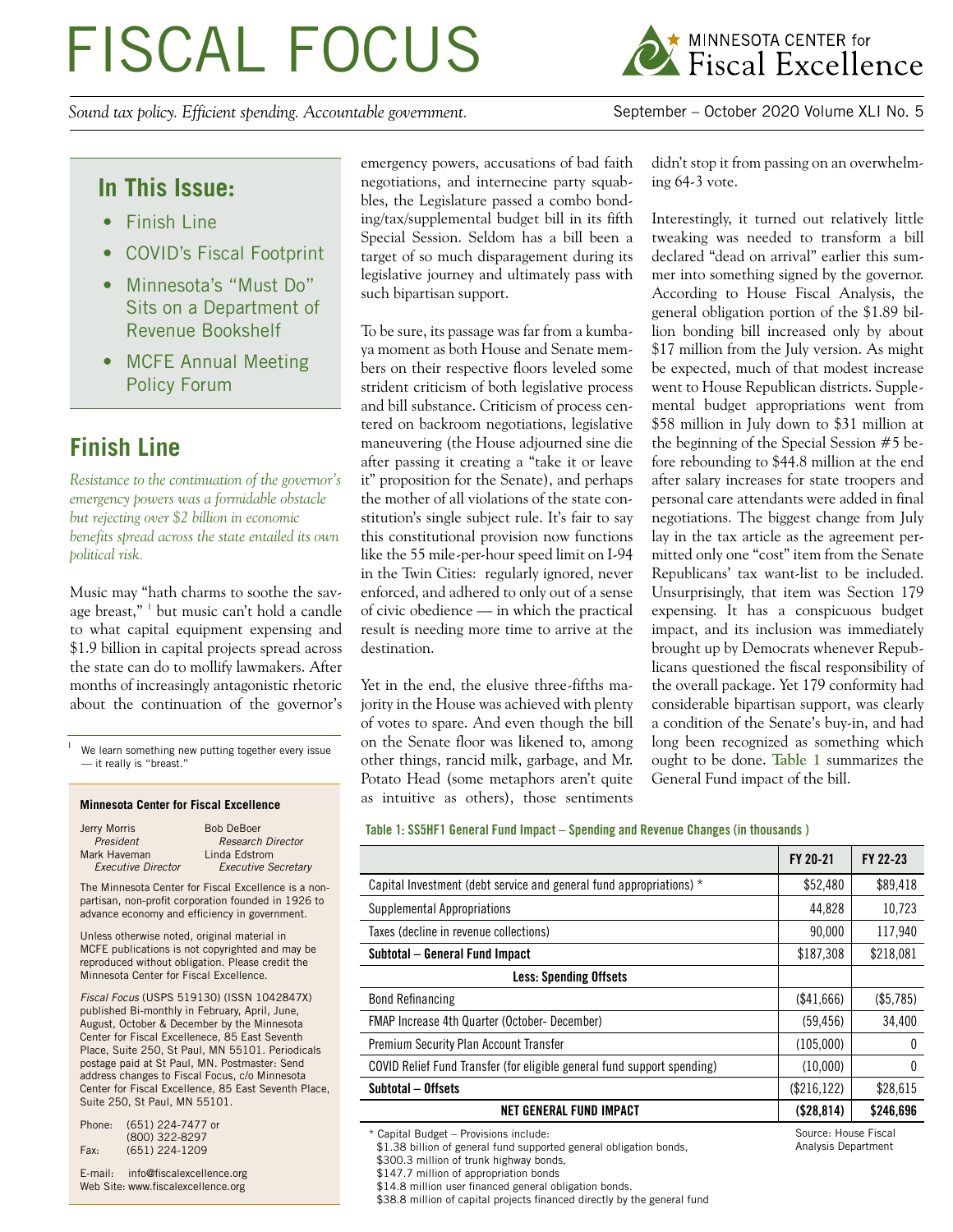The direct general fund impact is \$187.3 million in the current biennium and \$218.1 million in the next biennium. However, the current biennium impact is mitigated by three spending offsets:

- State bond refinancing this August has yielded an estimated \$41.7 million in current biennium debt service savings.
- The federal government has again extended (now through December) the temporary 6.2 percentage point increase in the federal match for the state's Medical Assistance program saving the state  $$59.5$  million.<sup>2</sup>
- A \$105 million transfer to the General Fund from the State's Premium Security Plan account which provides reinsurance payments to health insurers to cover the cost of high claims in the individual market. (Even with the transfer the plan is still projected to have sufficient resources to meet demand through the current scheduled ending date.)

Additional current biennial savings may materialize if local governments are unable to commit all of their federal CARES appropriation in the few weeks and these funds revert back to the state. It is a mortal lock that the state will do everything in its power to find ways to spend all unused state and local CARES dollars to mitigate general fund spending within the relatively broad confines and constraints of federal guidance. In addition, at the end of this calendar year, any unobligated funds from the CO-VID-19 Minnesota Fund created earlier this year must be transferred back to the General Fund. However, any savings from these potential offsets is not likely to be large. Local governments also have every incentive to spend all their state appropriation to mitigate the health and economic impacts of COVID. And as of mid-October, only \$18.8 million of the COVID-19 Minnesota Fund remains unauthorized.

Even with the tax relief, bonding, and supplemental spending, HF 1 still reduces the current biennium deficit by \$28.8 million thanks to these offsets. The same can't be said for FY 22-23 as the Governor's signature tacked on about a quarter billion dollars of fiscal impact onto whatever deficit materializes in the November forecast.

There is some good news on the budget front from MMB. October revenue and economic update show Minnesota revenue collections solidly exceeding the May 2020 interim budget projections. Net general fund receipts for the first quarter of FY 2021 are \$593 million, or 12.7% more than projected in May. Collections from nearly every tax supporting the general fund is exceeding its forecast. Yet MMB notes that estimated income tax payments are still 2% lower than the same period one year ago and general sales tax receipts are about 3.8% lower than the same period a year ago. That's not necessarily a Great Recession-like collapse, but any year-on-year declines in the state's two tax revenue workhorses foreshadow problems. And the challenge is compounded with a counter-cyclical increase in demand for government services. For example, Minnesota has already been identified as one of three states whose Medicaid rolls have grown by over 13.5%. <sup>3</sup>

The evolution of the virus and the November elections will have a considerable influence on how the 2021 biennial budget debate plays out. But our budget destiny really resides in Washington. Another big package of relief that this time includes aid to compensate for lost state and local tax revenues would be the welcome music needed to soothe lawmakers' temperaments. Without it, the unpleasantness marking this year's regular and special sessions will almost assuredly crescendo.

# **COVID's Fiscal Footprint**

*What is COVID's impact on state and local finances and family financial security? A National Tax Association publication offers some analysis as well as perspective on what it may mean for any new round of federal support.*

When Covid-19 hit earlier this year, governments acted quickly and spent a lot of money to deal with an unfamiliar health and

economic foe. Speed was of utmost importance requiring state and federal governments to take a lot of action based on incomplete information on the virus itself and the economic consequences of its presence.

To foster a better understanding of what we are facing, the venerable National Tax Association invited a number of scholars to assemble a "first look" at the fiscal impacts of the COVID-19 crisis and a snapshot-intime assessment of what the policies accomplished. The fall quarter issue of its National Tax Journal is devoted entirely to the topic. We take a look at a couple of papers of particular interest and their potential relevance to future state budget discussions.

## Implications for State Government Tax Revenues

One of the major limitations of the federal government's COVID response is that the avalanche of cash delivered to states was only for COVID-related expenses. The federal government's guidance on what types of spending would qualify for COVID-related reimbursement was quite accommodating. However, no money could be used to make up for lost tax revenue from a decline in economic activity stemming from the pandemic.

How much money do states need to make up for this revenue loss? To answer that question researchers examined the pandemic's effects on state government sales and individual income tax revenue collections.<sup>4</sup> Together these two critical revenue streams comprise 85.5% of states' total own source general tax revenues.<sup>5</sup>

The revenue impact is a function of two components: 1) the change in the tax base due to the decline in economic activity; and 2) how sensitive individual state tax revenue collections are to the changes in tax base. Using the Congressional Budget Office's revised macroeconomic forecast to identify tax base effects, researchers translated the size and composition of the economic shock into changes in state government revenues. This was accomplished by gathering information on individual state government tax

The continuation of the 6.2 percentage point increase in the federal match for the state's Medical Assistance program through the end of year requires the state to meet certain requirements. One of those is that recipients cannot be removed from Medical Assistance for a certain period of time even after they lose eligibility including the time higher rate is in effect. As a result, the \$59 million in FY 21 savings is offset by the \$34.4 million more the state is expected to spend on the program in FY22-23.

<sup>3</sup> "Medicaid rolls swell amid the pandemic's historic job losses, straining state budgets" Washington Post, September 14, 2020

<sup>4</sup> "Implications of the COVID-19 Pandemic for State Government Tax Revenues" Clemens and Veuger, National Tax Journal September 2020, pp 619-644

<sup>5</sup> Based on 2017 U.S. Census data. General sales and Individual income taxes comprise 61.4.% of all state general revenue from own sources, the difference being the inclusion of "charges and miscellaneous revenue."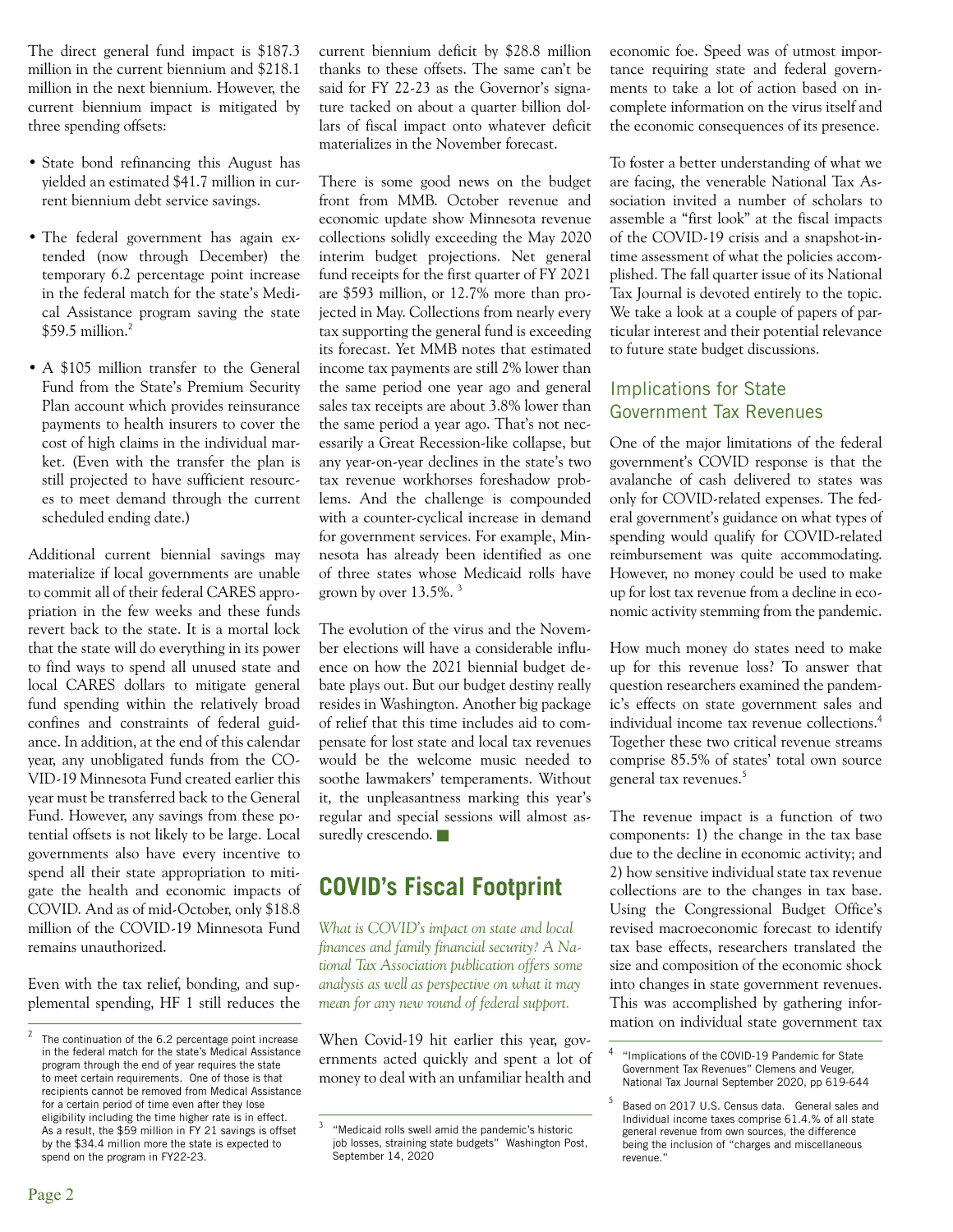bases and mining the considerable research history that exists on the sensitivity of tax revenues to economic shocks.

For the current fiscal year researchers projected the mean state revenue shortfall would be \$303 per capita, split almost equally between individual income and sales taxes. Unsurprisingly, there is considerable variation among states due to differences in tax bases and tax reliance. Minnesota's exposure was determined to be about 15% above the national average. That translates into a projected FY21 revenue shortfall in the neighborhood of \$1.9 billion compared to what we would otherwise collect if the pandemic did not exist. For comparison purposes, MMB's forecasted individual income and sales tax collections for FY21 prior to COVID was \$19.7 billion last November and \$17.1 billion this May, meaning a COVID-induced revenue shortfall of around \$2.6 billion.

These figures offer perspective on the amount of aid the federal government would need to provide states to offset pandemic-created income and sales tax shortfalls. The \$303 average per capita figure translates into \$106 billion in federal aid to make up for lost state income and sales tax revenues in FY 21. That's substantially less than the \$500 billion the National Governors Association requested earlier this year for revenue replacement purposes and less than half of what the last iteration of the House of Representative's HEROES ACT would have provided to states for this purpose (\$238 billion).

However, a lot of general state revenues are derived from miscellaneous charges, fees, and other taxes also likely to be impacted by COVID-19. These declines are not factored into the NTA author calculations. A separate analysis conducted by the Cleveland Federal Reserve Bank estimates what Minnesota's "all in" FY 21 revenue loss / replacement income need would be.<sup>6</sup> As might be expected it all depends on the nature of the economic recovery. The estimate of lost revenue in a V-shaped recovery is a "relatively" modest \$800 million. The "slow recovery" estimate is  $$2.5$  billion – a figure that appears to largely track with the estimates generated by the NTA researchers if an additional \$500-\$600 million on top of individual income and sales tax shortfalls seems reasonable. A major "second wave" scenario is projected to result in a \$4.6 billion revenue shortfall this fiscal year. Regardless of how accurate the estimates are, the message is clear: the evolution of the virus in the state in the next 2-3 months is going to have a huge say about our budget destiny.

## The Impact on Cities

A similar investigation was done to estimate the impact of the pandemic on city finances.<sup>7</sup> Like the previous state-focused study, researchers assembled a counterfactual of what city revenues would look like absent the pandemic, then generated estimates of own-source revenue declines and state aid reductions to estimate city revenue shortfalls. Researchers generated estimates under both a "less severe" and a "more severe" pandemic scenario.

A challenge in investigating city finances is that the structure and organization of the services city residents receive from government varies widely across the country. For example, the revenue needed for a service obligation in one city may be a county function in another. To address this problem, researchers used a specialized database (created and managed by our *50-State Property Tax Comparsion Study* partner, the Lincoln Institute of Land Policy). It combines fiscal data from city governments with a prorated share of both expenditures and revenues from all overlying governments. The result is detailed revenue and expenditure data that reflect total revenues raised on behalf of city residents and businesses and public spending carried out on their behalf. The 150 "fiscally standardized cities" (or "FiSCs") included in this study account for almost 75% of the residents of the principal cities comprising U.S metropolitan areas and include at least two cities from each state.<sup>8</sup>

**Table 2** presents the estimated average growth (decline) by revenue type in FY 21. As might be expected, researchers found big differences in the sizes of shortfalls among cities – a function of, among other things, tax dependency, employment base, and how the fiscal condition of states affects the ability to provide/maintain local aid. For the 150 FiSCs included in this investigation these declines translate into total revenue shortfalls of \$34.2 billion in the less-severe scenario and \$55.3 billion in the more severe scenario.

Cities' relative reliance on property taxation is the major reason why aggregate shortfalls differ so much among cities. The revenue stability that property tax reliance provides is an underappreciated quality of the tax. The ability of local governments to offset declines or increases in property values by changing nominal rates (but collect the same amount of levy) is the key to this stability, and a feature of the tax that is commonly misunderstood by taxpayers. Political messages to voters suggesting greater reliance on property taxation is something akin to contracting shingles has undoubtedly left some challenging municipal finance situations to deal with around the country.

Nevertheless, the pandemic's influence on property values, the resulting shifts of tax burden, and the implications for raising property tax revenue in the future is something to watch. Researchers flagged the uncertain future of urban commercial office space, noting a Stanford economist who was recently quoted as saying he could "easily

**Table 2: Estimated Growth (Decline) in Revenue for the Average "Fiscally Standardized City" in FY 21**

| <b>Revenue Source</b>                                | <b>Less Severe</b><br><b>Scenario</b> | <b>More Severe</b><br><b>Scenario</b> |
|------------------------------------------------------|---------------------------------------|---------------------------------------|
| Property tax                                         | 1.5%                                  | $(0.5\%)$                             |
| General Sales Tax                                    | $(6.8\%)$                             | (11.7%)                               |
| Local income Tax                                     | $(9.4\%)$                             | (11.75%)                              |
| User fees and charges                                | $(5.0\%)$                             | $(10.0\%)$                            |
| Selective sales taxes, other taxes and miscellaneous | $(15.0\%)$                            | $(15.0\%)$                            |
| State Aid                                            | $(9.6\%)$                             | $(13.8\%)$                            |
| <b>Aggregate Shortfalls</b>                          | (5.5%)                                | $(9.0\%)$                             |

<sup>&</sup>quot;The Fiscal Effects of the COVID-19 Pandemic on Cities: An Initial Assessment,"Chernick, Copeland and Reschovsky, National Tax Journal September 2020, pp 699-732

<sup>6</sup> "How Much Help Do State and Local Governments Need? Updated Estimates of Revenue Losses from Pandemic Mitigation," Whitaker, Federal Reserve Bank of Cleveland, June 29, 2020

Minnesota cities included in the analysis were Minneapolis and St. Paul. Unfortunately, no cityspecific results were presented for either city.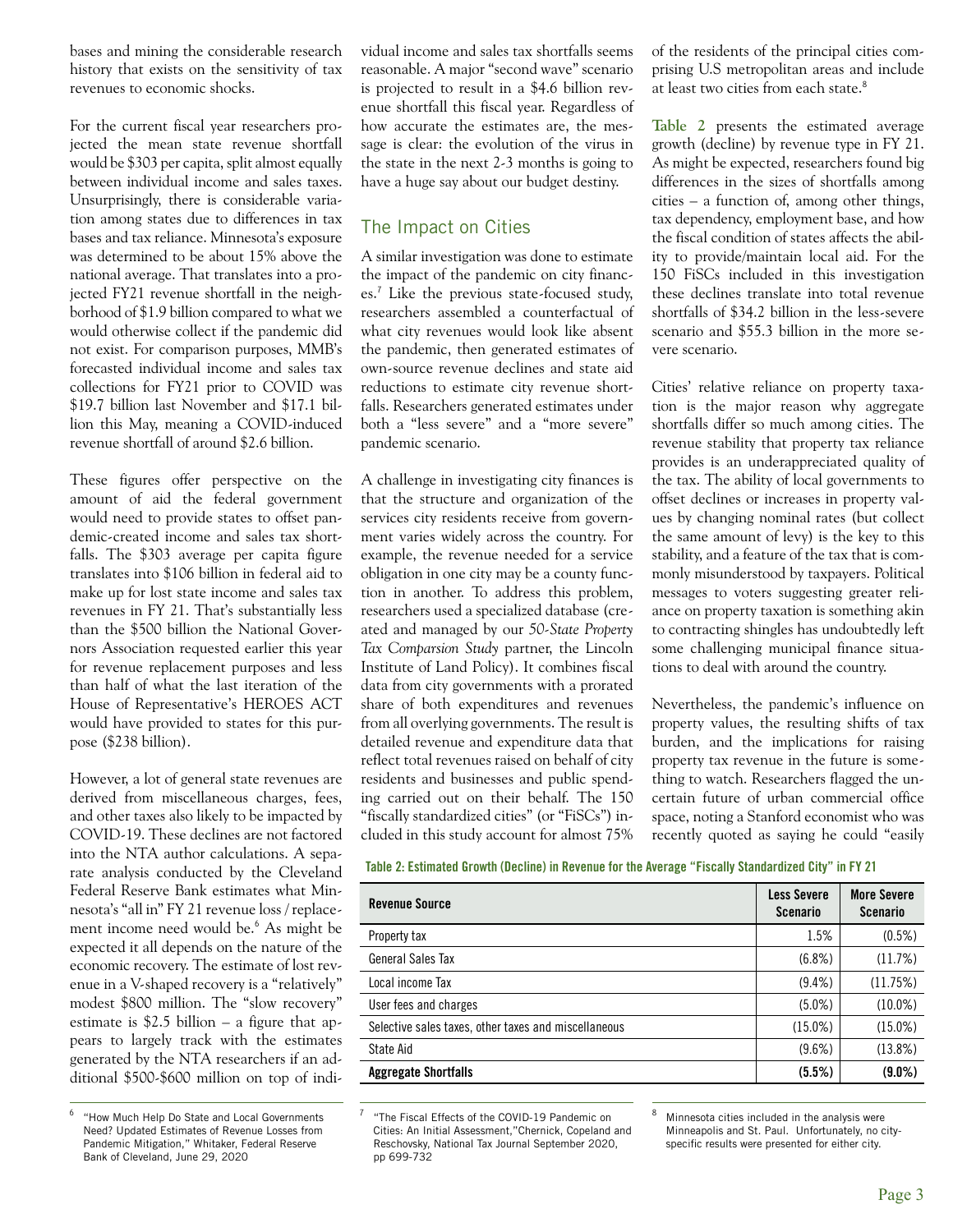## **Register Today: MCFE Policy Forum**

# **A Post-Election Look at Tax Policy and the 2021 Session Wednesday, November 11, 9:00 - 11:00 am**

Our 94th Annual Meeting of Members Policy Forum may be a virtual event this year but will not lack the usual informative, thought-provoking presentations and engaging discussion.

Join MCFE members and our distinguished speakers for an examination of our tax and fiscal policy future in light of the November election results and our ongoing budget and economic challenges.

(As always our MCFE Policy Forum is open to everyone- both members and non-members)

To register, visit *www.fiscalexcellence.org/ annual-meeting.html* or call 651-224-7477.

## **POLICY FORUM AGENDA**

## **9:00 - 9:55 AM: Panel Discussion**

## **FUTURE DIRECTIONS IN FEDERAL TAX POLICY AND STATE IMPLICATIONS: A POST-ELECTION ASSESSMENT**

In light of the election results and in a time of extraordinary economic uncertainty and exploding deficits, our panel of DC tax experts will discuss what tax policies will be pursued, what should be done, and what it may mean for state tax policy decision-making.

**Doug Lindholm**, President and Executive Director, Council on State Taxation, Washington, DC

**Karl Frieden**, Vice President and General Counsel, Council on State Taxation, Washington, DC

**David Brunori**, Senior Director, RSM, Washington DC, and Research Professor of Public Policy, Trachtenberg School of Public Policy, George Washington University

## **10:00 - 11:00: Presentations**

## **THE 2021 SESSION LANDSCAPE: STATE ECONOMY, BUDGET, AND POLITICS**

| State of the State Economy:<br>Sean O'Neil | State of the State Budget:<br><b>Jim Schowalter</b> |
|--------------------------------------------|-----------------------------------------------------|
| Director, Economic Research, Minnesota     | Commissioner, Minnesota Management                  |
| Chamber of Commerce                        | and Budget                                          |

**State of State Politics: Todd Rapp** CEO, Rapp Strategies

## **WE HOPE YOU TUNE IN ON NOVEMBER 11!**

### **Thank You to Our Forum Sponsors:**

**Hylden Advocacy & Law Vekich Chartered Cargill MN Society of CPAs TCF** 

**Fredrikson & Byron Xcel Energy Cook Girard Associates Jerry Morris**

**If you would also like to be an event sponsor, please call Linda at 651-224-7477.**

see downtown skyscrapers in the center of some big cities falling in value by 60, 70 percent." <sup>9</sup> Meanwhile, unlike in the Great Recession, housing values remain robust and continue to grow. Any distributional shift from commercial value onto residential value will be compounded by the leverage that exists in Minnesota's classification system. Assessment/taxation lag times may dampen this effect for a while, but some very interesting Truth-in-Taxation hearings may lie in the state's future.

Regarding state aids, researchers observe states are in much better shape to address budget shortfalls compared to entering the Great Recession. But they also observe most state governments close budget gaps by relying heavily on spending reductions in responding to a recession. (An interesting fact: from the start to the end of the Great Recession, the sum total of state governmentenacted revenue increases was less than 1% of all state general fund revenues.) The state aid reduction estimates reflect this history.

How state aids fair in state budget-cutting circumstances is another critical factor. The historical answer is "not well." Minnesota local governments are certainly not alone in struggling with how state government treats them in difficult economic times. State aids to the average FiSC continued to decline for four years after the official end of the Great Recession and by 2017 was still 7% below its 2007 value. In Minnesota, general purpose aids to local governments have often been one of the first targets for reduction for the simple reason in stressed economic times the state has its own service delivery obligations to protect. It will be interesting to see if the nature of the pandemic and its impact on local government alters policymaker perceptions about state budget cutting priorities.

Expanding the estimates to all types of local governments in the U.S. yielded an estimated aggregate revenue shortfall of between \$102.9 and \$165.2 billion. The latest iteration of the HEROES act would commit \$178 billion to local governments.

## Impact on Family Financial **Security**

Congress targeted about \$560 billion of the \$2 trillion CARES Act to individuals to

 $9<sup>9</sup>$  "American Skyscrapers Face an Uncertain Future Amid Coronavirus" PBS Newshour June 4, 2020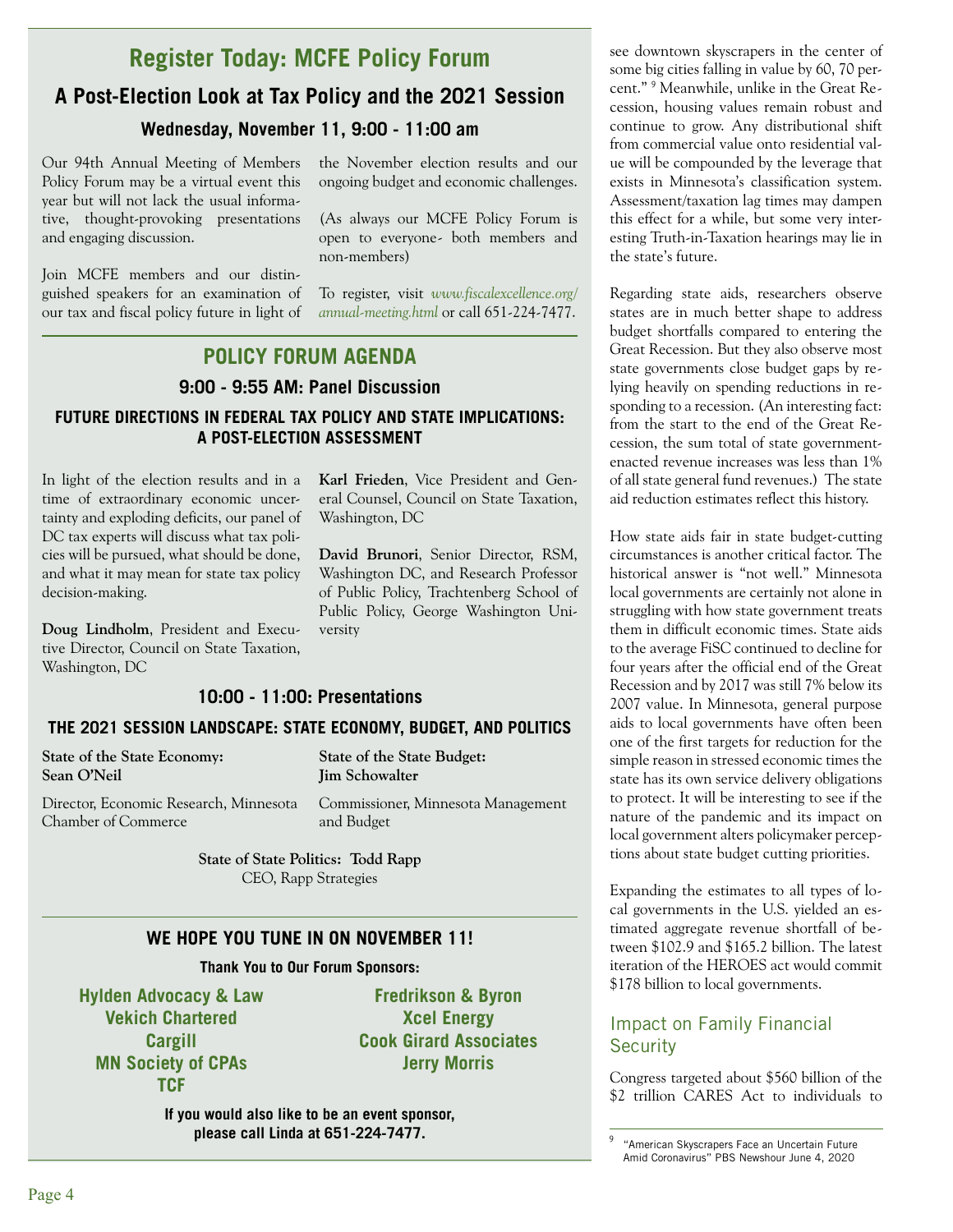# **From The Director: Minnesota's "Must Do" Sits on a Department of Revenue Bookshelf**

In a recent interview, Governor Walz declared every option needs to be on the table as legislators face the prospects of tackling two multi-billion dollar budget deficits simultaneously. In addition to



Mark Haveman

the usual "go-to" items of tax increases, budget cuts, and program reforms, there is another plan of action that deserves priority attention. Best of all, we have an excellent blueprint already in hand on how to do it. It's bringing tax expenditures into the biennial budget process.

Tax expenditures are tax exclusions, deductions, and credits providing beneficial tax treatment to support favored activities or assist favored groups of taxpayers. They exist on

the Venn diagram of tax policy in the increasingly shrinking area where the Republican and Democrat circles actually overlap. Republicans like them because, in spite of their commitment to lower taxes, their constituents still want government to do things. Indirect "spending" through the tax code is the way to accomplish these legislative goals while appearing true to tax cutting principles. Democrats like them because they can incentivize all sorts of societal outcomes and behaviors in a highly targeted, "non general fund threatening" way — and sell them to Republicans as tax cuts.

The evidence of their bipartisan appeal can be found in the number of new tax expenditure bills introduced every legislative session and their growing presence in our tax system. Readers of our member publication *Legislative Spotlight* know that counting tax expenditure bill introductions and commenting on their increasing creativity and complexity has become a bit of a hobby of ours. At least three dozen are practically guaranteed to be introduced every biennial budget session in all areas of state taxation. Most of these don't make it into law, but many do. The 2017 tax bill alone enacted 10 new income tax expenditures and expanded two existing ones.

Tax expenditures are not by definition bad policy. They can support important public policy goals. They also cause tax rates to be higher than they need to be, introduce significant amounts of administrative complexity and cost into the tax system, can

create perverse incentives, and violate important tax principles like treating equals equally. Contrary to popular belief they do not shrink the size of government. Taxpayers who do not benefit pay higher rates for the same size of government. If forgone revenue would have been used for a rate cut, the size of government has gone up not down.

The biggest problem is that once put in place they continue to exist without any review and evaluation process to examine outcomes and the merits of keeping them. As legendary tax expert (and father of the term "tax expenditure") Stanley Surrey said long ago, "Unless attention is paid to tax expenditures, a country [state] does not have its tax policy or its budget policy under full control."

In 2010, the Department of Revenue brought together a distinguished group of economists and public policy experts from across the political spectrum to tackle this problem. Their 2011 report, "Bringing Tax Expenditures into the Budget Process" is a careful and comprehensive examination of how to establish such a review infrastructure. The report's 25 recommendations cover evaluating whether tax expenditures meet their purpose, folding them into the budgeting process, improving the state's acclaimed Tax Expenditure Budget Report, and making this information more accessible to the public.

The final report and its recommendations never really got any traction. That's not particularly surprising since a thoughtful approach to addressing a complicated problem is a lot less sexy than a "hit list" for immediate action. The fact that creating such an evaluation infrastructure would require some resources certainly didn't help matters either.

Establishing such a process today may not be able to yield the instant gratification and immediate returns lawmakers will be looking for in grappling with the budget decisions they are facing. But these are precisely the times when otherwise politically difficult subjects can be —and need to be —brought forward. Putting this on the to-do list is a timely and critical investment in our state's fiscal future.

— M. H.

improve household financial security. Enhanced unemployment insurance (UI) benefits and direct cash (stimulus) payments comprised nearly all of this total. Another group of researchers examined to what extent and for how long these CARES benefits would help families cover their normal monthly expenses during unemployment.<sup>10</sup> Using federal Survey of Consumer Finance data, researchers examined this issue on several different dimensions including fam-

ily type, income levels, ethnicity, and employment exposure. Researchers calculated a "baseline" coverage of monthly expenses consisting only of existing household savings plus normal unemployment insurance. The additional impact of CARES benefits on financial security was evaluated relative to this baseline.

Researchers concluded the bonus unemployment and stimulus payments have a major impact on improving the fragile financial security many working households face. Security," Bhutta, Blair, Dettling, and Moore, *National* Clair Security marry working households race. The o months of job loss (through Septem-<br>Tax lournal September 2020 pp 647-672

nature of federal CARES benefits nearly all working families are able to cover normal, recurring monthly expenses for six months — with an important caveat. For many working families the CARES Act actually improves household financial security compared to normal times.

A few of the noteworthy findings:

• Among all working families, only 54% are able to cover normal monthly expenses for 6 months of job loss (through Septem-

<sup>10</sup> COVID-19, the CARES Act, and Families' Financial Security," Bhutta, Blair, Dettling, and Moore, *National Tax Journal*, September 2020, pp 647-672